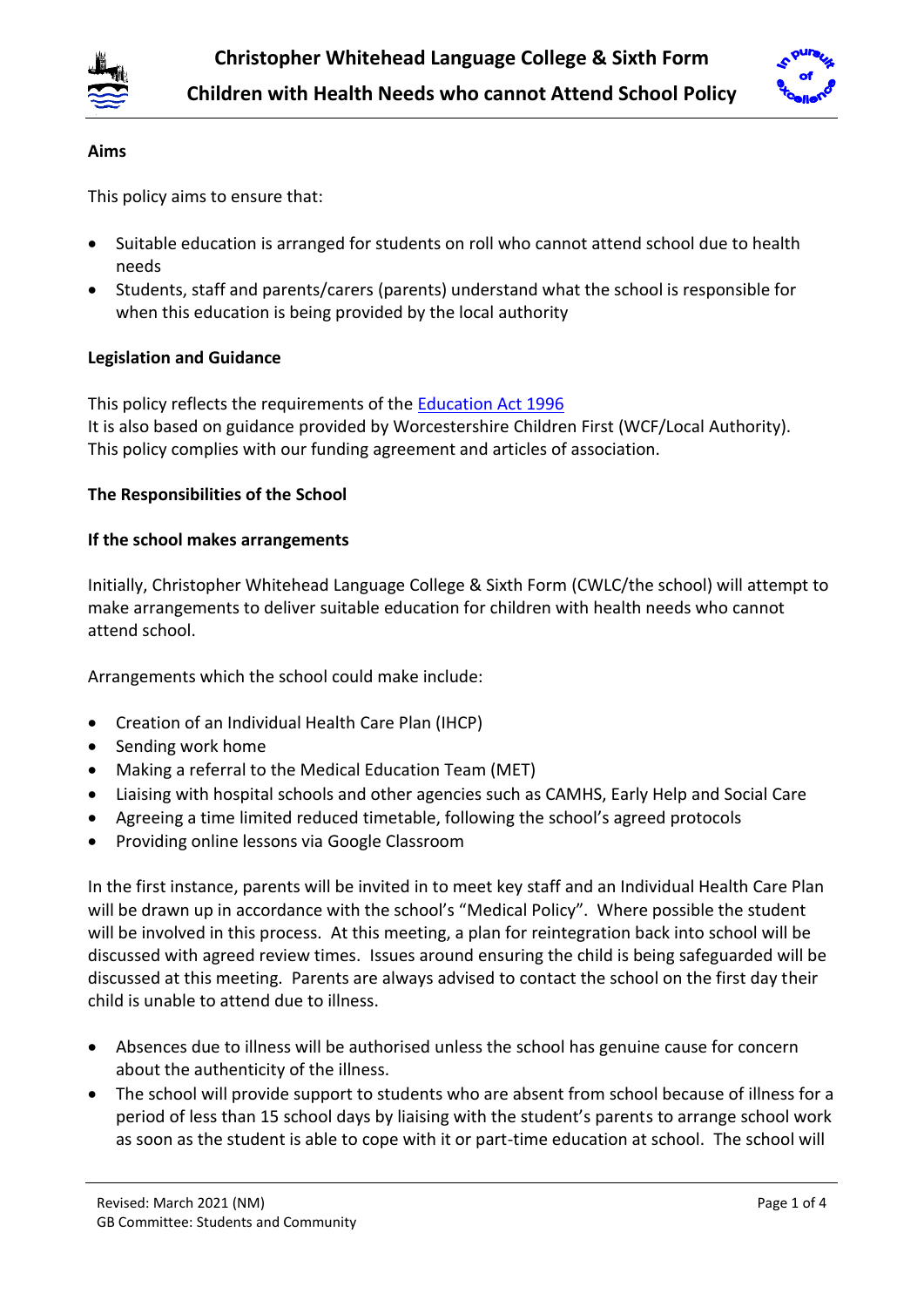give due consideration to which aspects of the curriculum are prioritised in consultation with the student, their family and relevant members of staff.

- For periods of absence that are expected to last for 15 or more school days, either in one absence or over the course of a school year, the school will notify the Local Authority (LA), who will take responsibility for the student and their education.
- Where absences are anticipated or known in advance, the school will liaise with the LA to enable education provision to be provided from the start of the student's absence.
- For hospital admissions, an appointed member of the school's Attendance Team will liaise with the LA regarding the programme that should be followed while the student is in hospital.
- The school will monitor student attendance and mark registers to ensure it is clear whether a student is, or should be, receiving education otherwise than at school.
- The school will only remove a student who is unable to attend school because of additional health needs from the school roll where: the student has been certified by a Medical Officer as unlikely to be in a fit state of health to ever attend school, before ceasing to be of compulsory school age; and neither the student nor their parent has indicated to the school the intention to continue to attend the school, after ceasing to be of compulsory school age.
- A student unable to attend school because of their health needs will not be removed from the school register without parental consent and certification from the Medical Officer, even if the LA has become responsible for the student's education.

## **Alternative Provision**

Alternative provision can be defined as education for students who, because of exclusion, illness or other reasons, would not otherwise receive suitable education (DfE, 2013). Alternative provision for children with medical difficulties can be arranged by the school or by the Local Authority. In cases where the child's medical difficulties are likely to be short term (typically less than 15 days) or result in only small amounts of school being missed, it is often simpler for the school to make these arrangements. To ensure the wellbeing and safety of students accessing offsite provision, with the exception of the Worcestershire Local Authority's Medical Education Team (MET), the school will only send students to providers who are registered with Ofsted. In cases where the child is not able to attend school for long periods it may be more appropriate for the Local Authority to make arrangements.

### **Medical Education Team**

In Worcestershire, the statutory duties for children unable to attend the school because of medical difficulties are discharged by the Medical Education Team. The Medical Education Team ensure that arrangements are in place for children and young people who are unable to attend school because of their medical needs so that they have appropriate and ongoing access to education. The Team consists of qualified teachers and teaching assistants who are skilled in teaching children /young people of statutory school age with a wide range of physical, emotional and psychological health needs.

The Medical Education Team service level agreement and referral form can be found on the Worcestershire Children First website: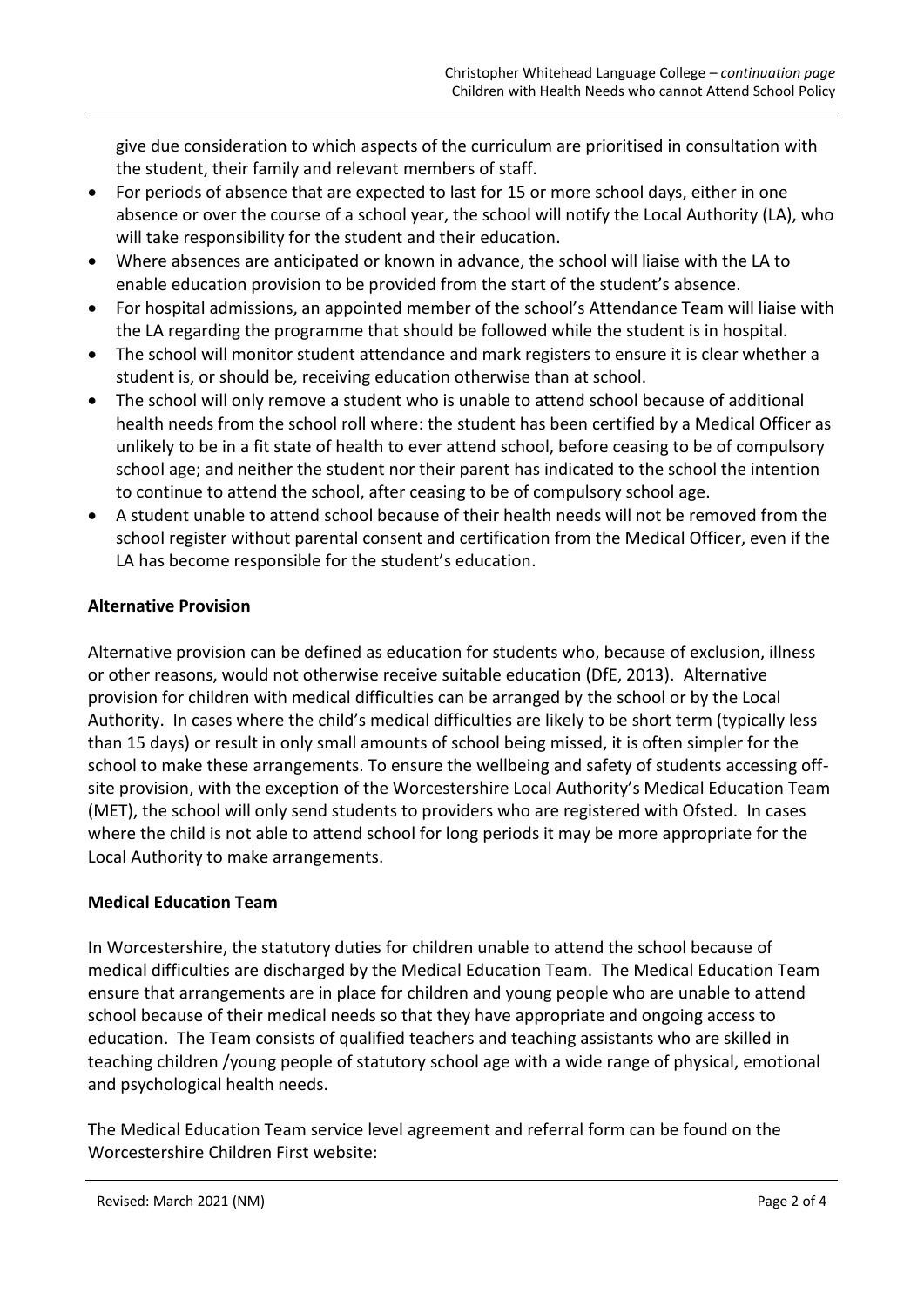# [https://www.worcestershire.gov.uk/WCFEducationServices/info/1/support-services/22/medical](https://www.worcestershire.gov.uk/WCFEducationServices/info/1/support-services/22/medical-education)[education](https://www.worcestershire.gov.uk/WCFEducationServices/info/1/support-services/22/medical-education)

Where it is not appropriate or possible for the needs of children with medical difficulties to be met by the MET and the school has not made alternative arrangements, WCF will work with schools and families to agree provision. The school will alert WCF when there is evidence to suggest that a child is unable to attend school and alternative provision is not yet in place to ensure they access full time education.

Contact will be made with the Local Authority as a matter of utmost priority to ensure there is no delay in provision being made for the child.

### **Escalating Welfare Concerns**

If an assessment has been undertaken and there are needs that cannot be met by the early help arrangements in school then a referral to Level 2 or 3 services may be appropriate. Worcestershire's Levels of Need Guidance (2019) describes the indicators which may suggest that a child is in need of additional or targeted support from services providing intervention at these levels.

[https://www.worcestershire.gov.uk/downloads/file/7962/levels\\_of\\_need\\_guidance\\_formerly\\_thr](https://www.worcestershire.gov.uk/downloads/file/7962/levels_of_need_guidance_formerly_threshold_guidance) [eshold\\_guidance](https://www.worcestershire.gov.uk/downloads/file/7962/levels_of_need_guidance_formerly_threshold_guidance)

As with all children, if there is a risk of significant harm to a child with medical difficulties, an immediate referral will be made to the Family Front Door:

9.00am-5.00pm – Monday to Thursday 9.00am-4.30pm – Friday 01905 822666 Out of hours or at weekends: 01905 768020

### **Fabricated and/or Induced Illness**

In a very small number of cases there may be concerns that a child's medical difficulties may be fabricated or induced. Parents/carers may fabricate or induce illness in a number of ways:

- Fabrication of signs and symptoms. This may include fabrication of past medical history
- Fabrication of signs and symptoms and falsification of hospital charts and records, and specimens of bodily fluids, including falsification of letters and documents
- Induction of illness by a variety of means

As with any other form of abuse, where schools are concerned that a child may be experiencing or be at risk of harm, advice will be sought from the Family Front Door. In cases where fabricated and/or induced Illness is a consideration, evidence of medical difficulties such as medical appointment letters and multiagency working as part of the child's IHCP will be key.